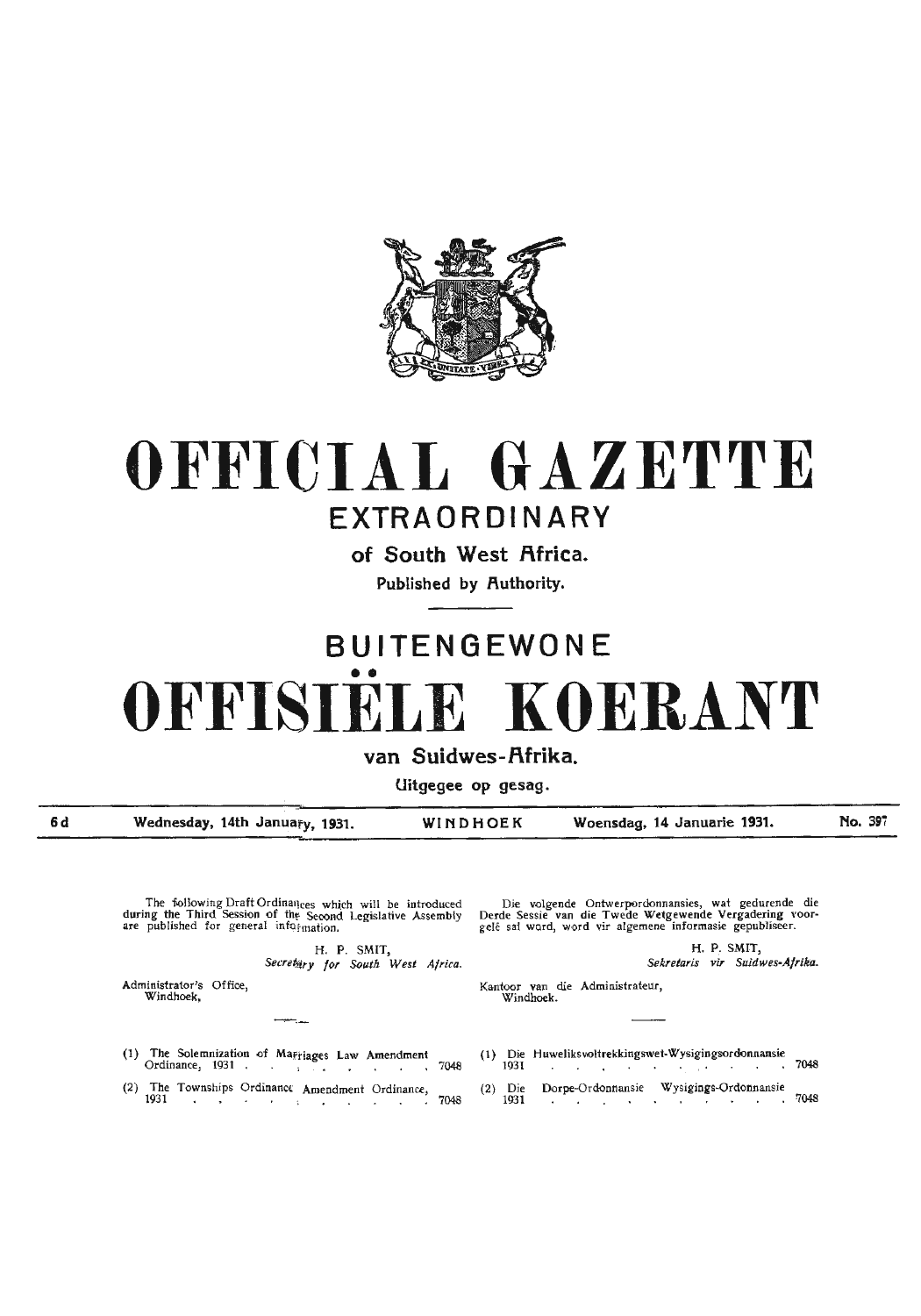#### **DRAFT ORDINANCE**

To amend the law relating to the solemnization of marriages.

BE IT ORDAINED by the Legislative Assembly for the<br>Territory of South West Africa as follows:-

Amendment of section *seventeen*<br>of Proelamation<br>No. 31 of 1920.

Short title.

1. Section *seventeen* of the Solemnization of Marriages Proclamation, 1920 (Proclamation No. 31 of 1920), is hereby amended by the addition at the beginning of sub-section (1) thereof of the words "Any person not being a

2. This Ordinance may be cited as the Solemnization of<br>Marriages Law Amendment Ordinance, 1931, and shall be<br>read as one with the Solemnization of Marriages Proclama-<br>tion, 1920 (Proclamation No. 31 of 1920), as amended by

### **DRAFT ORDINANCE**

To amend the law relating to the establishment of townships.

BE IT ORDAINED by the Legislative Assembly for the Territory of South West Africa as follows:-

1. In this Ordinance the expression "the principal Ordinance" means the Townships Ordinance, 1928 (Ordinance No. 11 of 1928), and any expression to which in the principal Ordinance a meaning has been assigned has, when use

Amendment of<br>section that of<br>Ordinance No. 11<br>of 1925.

Interpretation.

2. Section four of the principal Ordinance is hereby amended-

- (a) by the addition immediately after the words "the Registrar of Deeds" of the words "a person to be appointed by the Administrator who shall be charged with the duty of bringing to the notice of the Board the views of mu
- (b) by the deletion of the word "other"; and
- (c) by the addition at the end thereof of the words "The Administrator may grant to the member of the Board who is not a member of the public service allowances towards expenses of transport and subsistence, at rates to be

Section seven of the principal Ordinance is hereby repealed, and the following new section is substituted there-

Ameniment of section *serven* of<br>Ordinance No. 11<br>of 1918.

The relation of the Board is substituted inter-<br>for<br>the change with the Board is satisfied that the steps taken<br>attempts to evade with the Board is satisfied that the steps taken<br>or proposed to be taken by an owner or less

(2) Any owner or lessee of land who divides (2) Any owner or lessee of land who divides<br>or disposes of or lets or sub-lets that land or<br>any portion thereof in disobedience to any such<br>prohibition shall be quilty of an offenee and<br>shall be liable, upon conviction, to months.

(3) The Surveyor-General shall not approve<br>of any diagram of any division and the Registrar<br>of Deeds shall not register a transfer or lease<br>made, effected or entered into in disobedience<br>to any such prohibition.

### ONTWERPORDONNANSIE

Om die wet met betrekking tot die voltrekking van huwelike te wysig.

DIT WORD VERORDEN deur die Wetgewende Vergadering vir die Gebied Suidwes-Afrika as volg:-

1. Artickel sewenties van "De Huweliksvoltrekkings Pro- wysiging van klamatie, 1920" (Proklamasie No. 31 van 1920), word hierby Artickel sewenties gewysig deur die toevoeging aan die begin van onderartiekel van Proklamasie

2. Hierdie Ordonnansie kan aangehaal word as die Kortietel.<br>Huweijksvoltrekkingswet-Wysigingsordonnansie 1931 en moet as een gelees word met "De Huweliksvoltrekkings Proklamatie, 1920" (Proklamasie No. 31 van 1920), soos g

#### ONTWERPORDONNANSIE

Om die wet betreffende die stigting van dorpe te wysig.

DIT WORD VERORDEN deur die Wetgewende Vergadering vir die Gebied Suidwes-Afrika as volg: -

1. In hierdie Ordonnansie beteken die uitdrukking "die woordbepaling.<br>Hoofgrdonnansie" die Dorpe-Ordonnansie 1928 (Ordonnansie No. 11 van 1928), en enige uitdrukking, waaraan in die<br>Hooferdonnansie 'n betekenis geheg is, het, wanneer in hier-<br>die Ordonnansie gebruik, dieselfde betekenis.

- die Ordonnansie gebruik, dieselfde betekenis.<br>
(2) Artiekel *vier* van die Hoofordonnansie word hierby wysiging van<br>
gewysig—<br>
(a) deur die toevoeging onmiddellik na die woorde "die <sup>Ordonnansie</sup> No.<br>
Registrateur van Akte
	- vir transport- en onderhoudskoste teen 'n deur die Administrateur te bepale tarief gee".

Artickel sewe van die Hoofordonnansie word hierby herroep en die volgende nuwe artiekel daarvoor gesub $stitues_{r}$ :

neri usep en die volgende nuwe artiekel daarvoor gesub-<br>situser:—<br>het in noch met die Raad oortzig is dat die stappe, wat space van noch met die Raad oortzig is dat die stappe, wat<br>haast të ontduk deur 'n eienaar of huurde Aktes porstuur.

Akes oorstuur.<br>
(2) Enige eienaar of huurder van grond,<br>
(2) Enige eienaar of huurder van grond,<br>
wat die grond of enige gedeelte daarvan in<br>
ongehoorsaamheid aan enige sodanige verbod on-<br>
derverdeel of van die hand set o

Wysiging van<br>artiekel sewe van<br>Ordonnansie No.<br>11 van 1928.